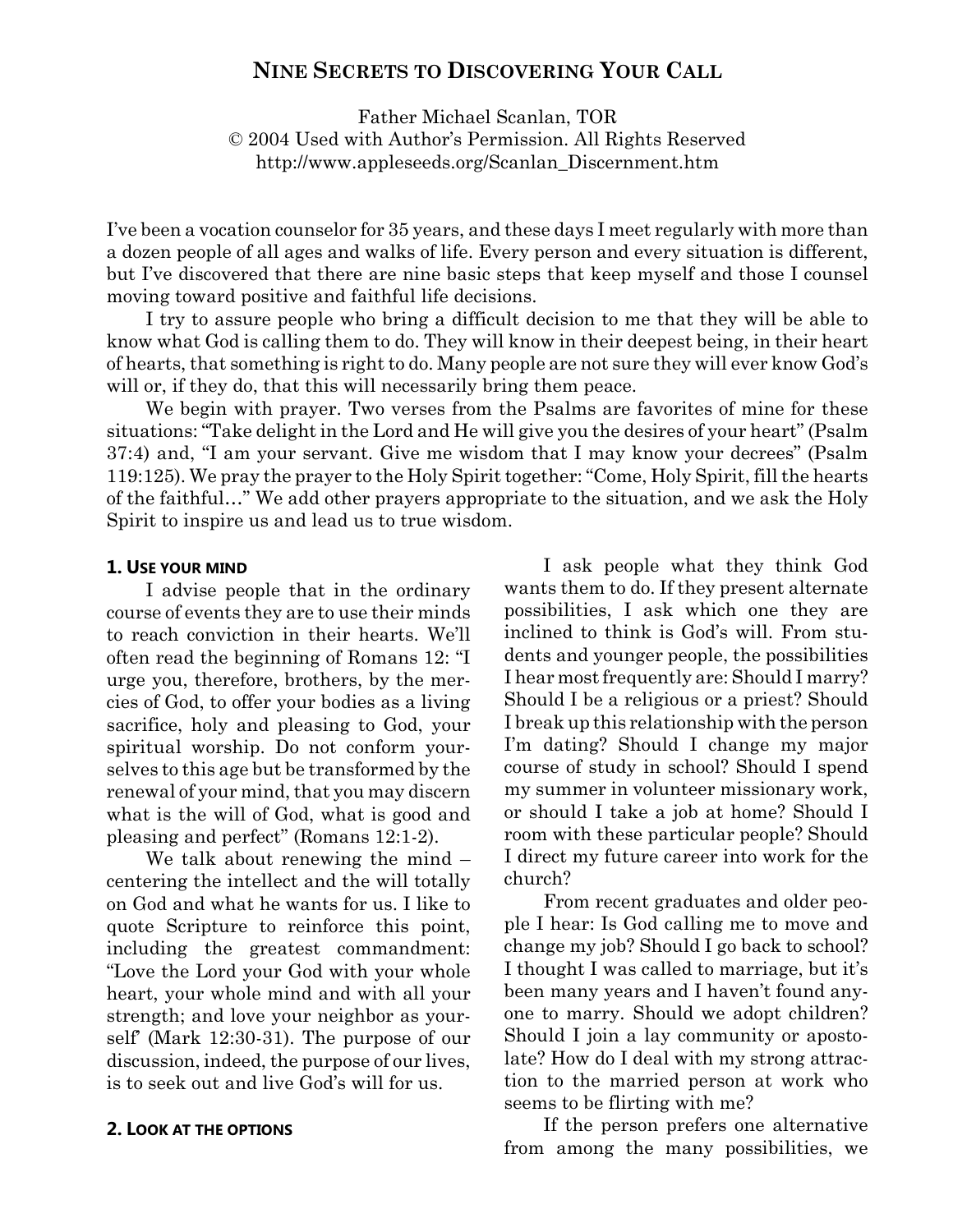discuss it and test it, for Scripture tells us: "Test everything, retain what is good!' (1 Thessalonians 5:21).

### 3. DOES IT CONFORM TO GOD'S LAW?

Most serious Catholics will readily submit to the commandments of God and the teachings of the church. Indeed, the question is usually, "What does God want?" Seldom will a proposed course of action be inconsistent with God's law. However, a careful review of the priorities involved in the person's state of life will frequently cast a helpful, new light on the proposed decision or change. Such statements as, "I am first called to be a wife and mother," or, "My first priority as a priest is to serve the people God has given me" will clarify the matter if a new direction threatens to undermine these commitments or make fulfilling them more difficult.

We might also review secondary commitments such as, "God has called me to be a teacher" or, "My main service to the church is in the area of respect for life." Deeply held commitments of this kind lay a foundation for future actions.

## 4. WILL IT ASSIST CONVERSION OF HEART?

The key to testing a specific vocational call is the test of conversion. Our response to the vocation involves converting our life more deeply and fully to the Lord. The call to religious life means a special call of service and self surrender. The call to marriage always means a conversion from a self-centered life to a life centered on a spouse and children. Being "in love" is important but not sufficient. Marriage, as well as the religious vocation, involves a commitment to the loving service of others. In applying the conversion test, we'll examine the person's spiritual history of turning away from sin and growing in love of God. We consider how the proposed action fits into this history. Will it bring the person closer to God and a life of virtue, or will it lead him or her further away? We look at how it will change supportive relationships.

Will the decision increase occasions of sin? Will it be easier or more difficult to practice the disciplines of a spiritual life, such as regular prayer, Mass and sacraments, sharing faith with others, and having spiritual directors and models of holiness?

Sometimes the process of discernment will end here, as the conversion test shows that a proposed decision will make it harder for the person to grow in holiness. After going through this review, people sometimes will say, "I can see now that the Lord doesn't want me to do this; this isn't right for me." (More often, however, this conclusion comes after the next test consistency.) At the same time, a new direction that involves considerable additional responsibility should not be ruled out simply because it might raise new temptations and challenges. Perhaps meeting and overcoming new challenges is precisely what's needed for the next stage of your spiritual growth.

# 5. IS IT CONSISTENT WITH THE WAY GOD HAS DEALT WITH ME BEFORE?

The discussion moves to the consistency test: How has God led you to this point? The difference between the conversion and consistency tests is often blurred. In both we're discerning a pattern of spiritual growth. Does the plan under consideration fit in? Can you see your life leading to this point? Do you have the time, energy, and resources to fulfill more demanding commitments?

Sometimes we know we are called to marriage or the religious life long before we find someone we would like to marry or a religious order we would like to enter. Sometimes we understand our vocational call only when we meet the people we would like to spend our life with. In any case, the call will be consistent with what has gone on before in our lives.

The consistency of the vocation will be tested over a period of time. A couple will go through years of acquaintance and courtship to discern the vocation. People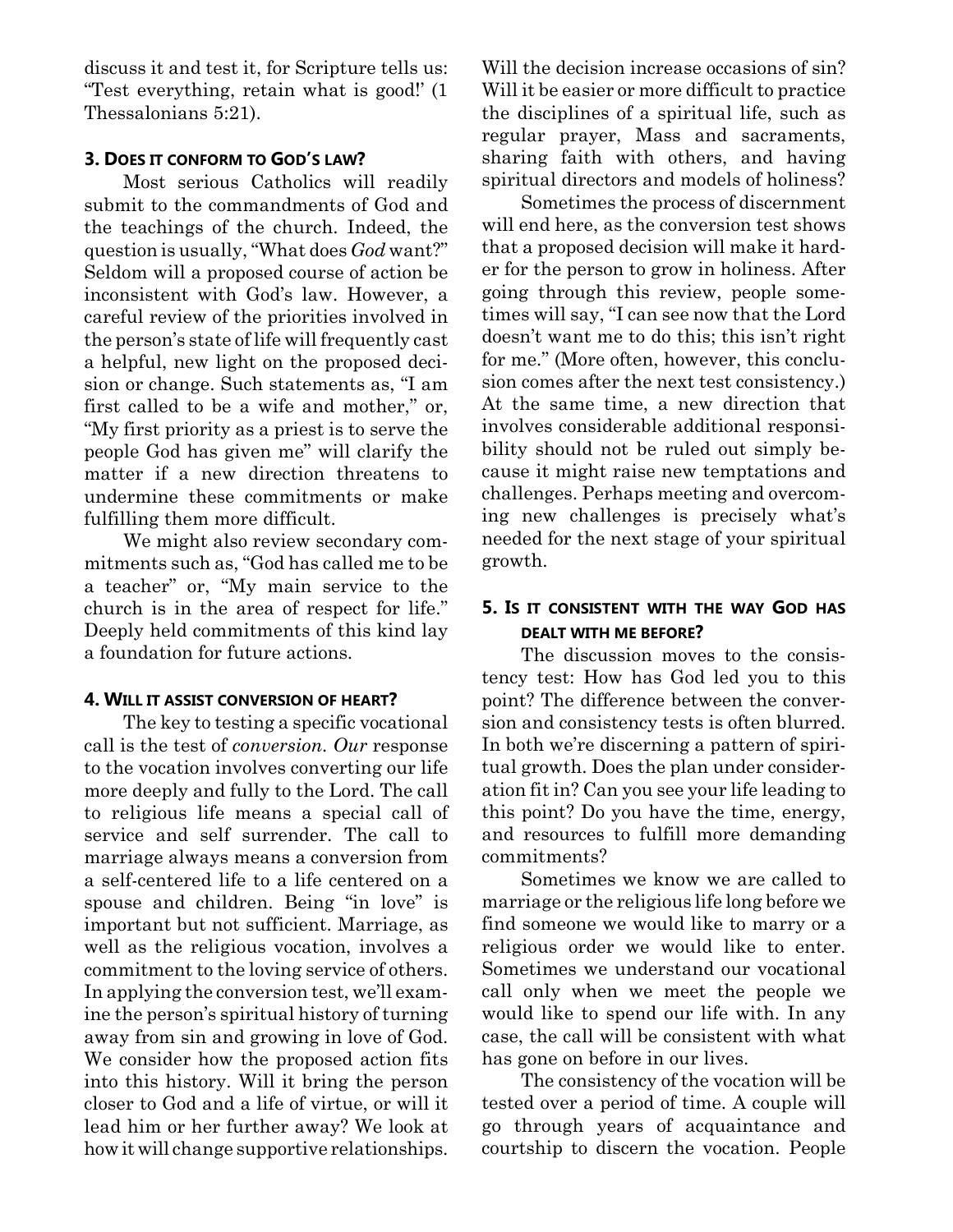discerning religious vocations will spend years in seminary and formation before making vows for life. We say that married people are "made for each other." We say that priests and nuns and brothers "have a vocation." What we are saying is that they pass the consistency test.

The same is true for vocations to the single life. Many people are called to actively embrace singleness in order to care for family members, join a lay apostolate, or lead another life of service. There must be consistency among the service, the person, and the call to singleness, just as there must be conformity to the Gospel and an awareness of how the call will lead to greater conversion, greater union with God.

As you discern a life vocation, it's important to live consistently. You should start living now what you believe is your vocation. Eliminate the contradictions. As a decision about marriage approaches, both partners would stop dating other people and devote their attention exclusively to each other. Men and women might date in the early stages of thinking about a religious vocation. But as they move toward a decision, however, it's important to begin to live the celibate call, without romantic relationships.

## 6. WHAT, IF ANYTHING, CONFIRMS THE WISDOM OF THE PROPOSED ACTION?

Usually people tell me several ways that their course of action appears to be confirmed. Friends will endorse it. Circumstances will change in surprising ways to make the act possible. They may have detected special spiritual signs that seem to affirm it. A life vocation is a two-way street. In large decisions – marriage, religious vocation – the confirmation of another party is required. Two parties, not one, make marriage vows. The religious community, as well as the individual, assents to a call to a religious vocation.

The lack of a confirming invitation can cause great anguish. Lovers say their hearts are broken when their love is not reciprocated; and a proposal of marriage is turned down. The same thing happens to people who think they have a call to the religious life. The call to a religious vocation is mutual. Both the individual and the church must hear it. Since the mutuality of a religious vocation is often less well understood than the mutuality of marriage, I would like to say a bit more about it.

Dealing with the church can be difficult. Sometimes we don't like what we hear from a priest or sister or religious brother. The novice director or the head of the seminary can misunderstand, fail to connect. They can even give bad advice. But the church is the institution the Lord established to carry out his work – including the work of discerning vocations to the religious life. God became man. He entered into human life. He works through human beings and human institutions.

You may encounter knotty problems in this discussion of confirmation. What does it mean when the signs are negative while the disposition of your heart is positive? Parents and family are opposed, circumstances seem to block action, but you still think the proposed course is the right one. Is this a question of timing, should the whole matter be re-examined, or should the signs be disregarded?

What is the relative importance of confirming signs or the lack of them? How important is the approval of others? What does it mean when it looks very easy, or very difficult, to implement the decision? Be careful not to let the discussion of these complexities overwhelm the discernment process. Difficulties tend to become more complex the longer they are discussed. Move expeditiously to the final test – conviction of the heart. This is the decisive test.

In my experience, it is often helpful to write down the most important items of confirmation – or lack of it. In fact, it is usually a good idea to summarize the conclusions you reach at each stage of the discernment process for later prayerful consideration.